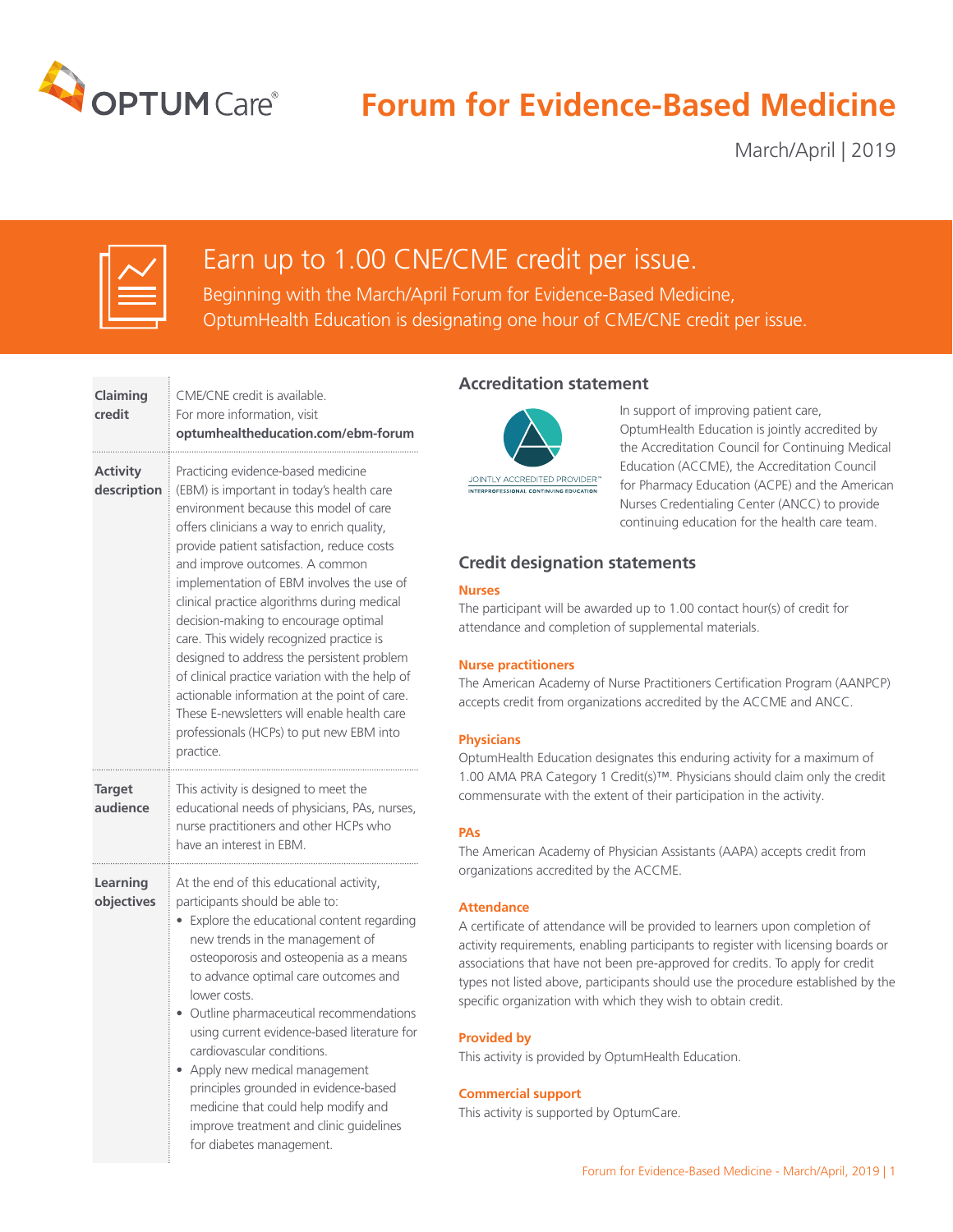# New Trends in the Management of Osteopenia and Osteoporosis



The management of osteoporosis and osteopenia has recently evolved related to new evidence as well as new treatment options such that a review is timely. We'll begin by looking at the management of osteopenia. It has been long recognized that patients whose bone density falls into the osteoporosis range have a higher relative risk of fragility fracture than those in the osteopenia range. However, since there are so many more patients with osteopenia, the large majority of fragility fractures actually occur in the group with osteopenia<sup>1</sup>.

There has not been a strong evidence base to support the treatment of osteopenia in older women and the guidelines from the ACP and the National Osteoporosis Foundation (NOF) differ in their recommendations.

- The ACP recommends that clinicians should make the decision whether to treat osteopenic women 65 years of age or older who are at a high risk for fracture based on a discussion of patient preferences, fracture risk profile, and benefits, harms, and costs of medications. (Grade: weak recommendation; low-quality evidence)
- The NOF recommends treatment in men or women over age 50 when the T score at the total hip, femoral neck, or lumbar spine is between -1.0 and -2.5 and the ten year risk of fracture (by FRAX score) is  $≥ 3%$  at the hip or  $≥ 20%$  at the spine<sup>2</sup>.

A recent study adds significantly to the evidence base in support of treatment of osteopenia<sup>3</sup>. Reid, et al. studied 2000 women over age 65 with osteopenia and randomized them into two treatment arms which consisted of IV zoledronate 5 mg every 18 months for 4 doses, or placebo. All patients were given vitamin D and encouraged to take calcium at 1,000 mg daily through dietary sources. Over the six years of the study, 19% of the women in the placebo group had a fragility fracture compared to 12% of the women in the treatment group. Interestingly, even when the subgroup with more severe osteopenia as measured by

FRAX scores of  $\geq 3\%$  at the hip or  $\geq 20\%$  at the spine were excluded, there continued to be the same rate of fracture reduction with treatment. This represented an approximate 35% decrease in the rate of fragility fractures with a NNT of 10 women needing treatment over six years to prevent one fragility fracture. This equates to a cost to prevent one fracture of ~\$16,000 assuming a cost of generic zoledronate of ~\$250 with an associated infusion fee of ~\$150. This represents a favorable QALY. In addition, mortality, vascular events and cancer incidence were all lower in the treatment arm. There were very few adverse effects; however, 0.5% of women declined a second dose of zoledronate due to an acute phase response to the first dose. This is a common reaction with IV zoledronate and is almost always seen only with the first dose. It is usually prevented with pre-dose acetaminophen. Although these fracture prevention results should be reproducible with oral bisphosphonates, there are two caveats - zoledronate is a more potent bisphosphonate, and the use of oral bisphosphonates is marked by high rates of nonadherence. This well done trial should inform our management of osteopenia and is discussed in treatment recommendations below.

With respect to the management of osteoporosis, bisphosphonate therapy minimizes bone loss and reduces fracture risk by up to 50%<sup>4</sup>. The ongoing fear over the risk of treatment complications continues to hamper both prescribing by providers and adherence by patients. The bisphosphonates and denosumab, when used in standard doses for osteoporosis, carry risks of osteonecrosis of the jaw and atypical femur fractures. The incidence of osteonecrosis in treated patients is 1:100,000. Using the improvement in fracture rate with the above osteopenia treatment trial would mean that for every case of osteonecrosis induced by bisphosphonate therapy, 7,000 fractures would be prevented over the six years of the trial. Hopefully, when presented with this data, most patients would opt for treatment. Atypical femur fractures, defined as pathologic transverse fracture of the femoral shaft, are a rare but serious complication of treatment with bisphosphonates and denosumab. They are related to the duration of treatment. There are wide variations in risk estimates, however the highest estimate in patients on treatment for >5 years is 1:1,000 patient years. The risk declines by 70% per year after discontinuation of therapy, hence the recommendation for drug holidays in bisphosphonate users after 5 years of treatment. Using the data from a Swedish trial showed that about 70 hip fractures would be prevented for every atypical fracture that would occur. Once again, a shared decision making conversation would hopefully lead to treatment in the appropriate patients.

*(continued on page 2)*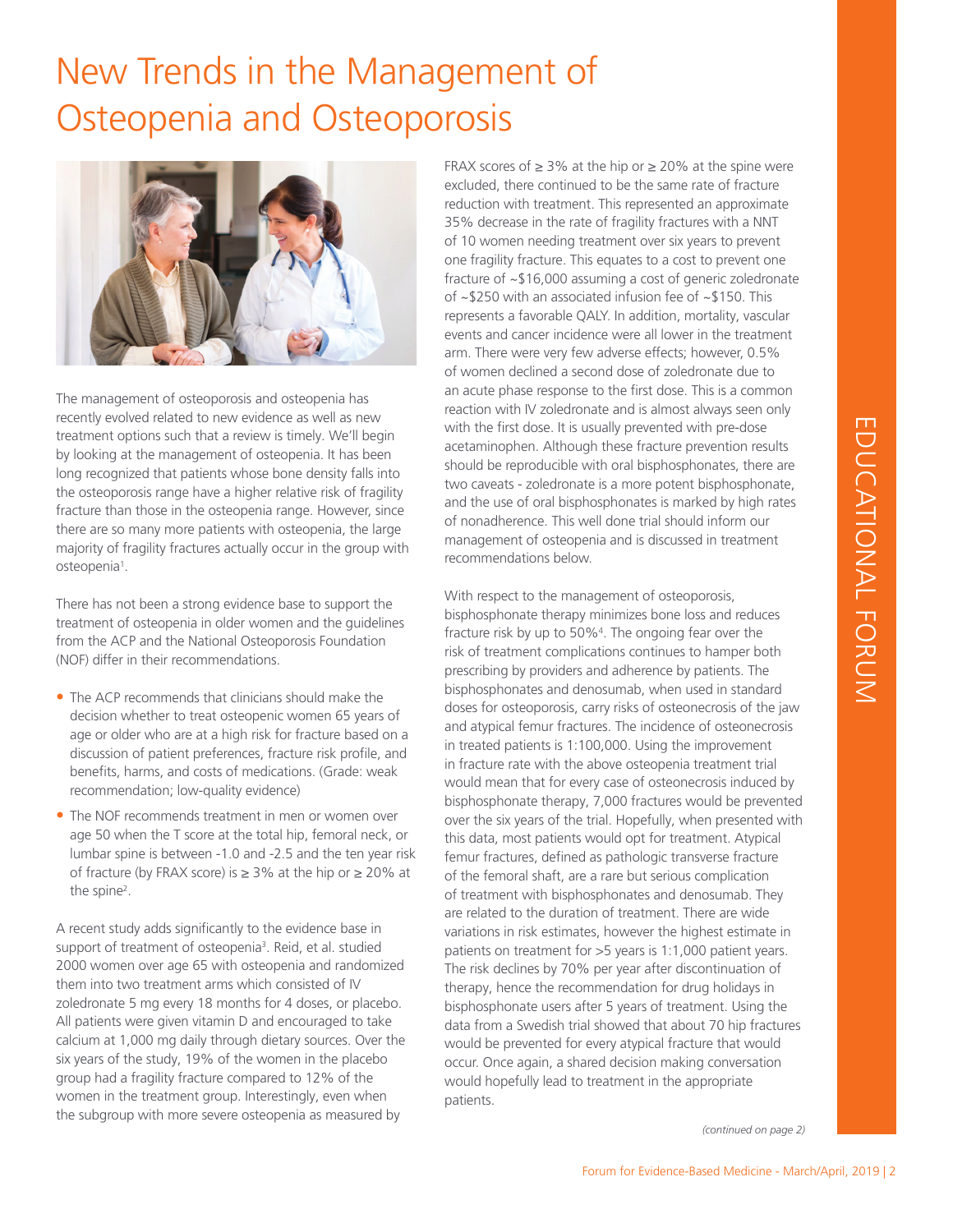### New Trends in the Management of Osteopenia and Osteoporosis

*(continued from page 1)*

Although most providers are well aware of the bone loss associated with glucocorticoid (GC) use, it is often unrecognized that this progresses rapidly with the risk of vertebral fracture increasing after only 3 months of treatment and peaking at 12 months. It is also important to recognize that fracture risks increase by 50-100% with prednisone doses as low as 5 mg daily. There is also well documented bone loss with the chronic use of inhaled GC therapy, although the magnitude of the bone loss is considerably less. Fortunately, fracture risk falls quickly with discontinuation of GC therapy and increased bone density is seen within six months of discontinuation. *The Forum for Evidence-Based Medicine* (9/2018) reviewed the use of inhaled GC's with recommendations on how to limit inhaled GC use to those patients most likely to benefit in both asthma and COPD.

### **Screening recommendations:**

- Women over age 65 and men over age 70 should be screened. Men and women over age 50 with additional risk factors should also consider screening. Since the FRAX tool includes GC therapy as a risk factor, this is useful for screening patients who are on long term oral or parenteral GC therapy. Screening should begin six months after initiation of GC therapy.
- A fragility fracture is an indication for screening and/or treatment. This is an important point as this population is often neither screened nor treated. This is also a CMS Star measure which measures the percentage of women 67 years of age and older who suffered a fracture and who had either a bone mineral density (BMD) test or prescription for a drug to treat or prevent osteoporosis in the six (6) months after the fracture. Fractures of fingers, toes, face and skull are not included in this measure.

A full discussion on treatment is beyond the scope of this article but general cost effective guidelines for treatment recommendations include:

- Indications for treatment may include a fragility fracture or bone density criteria. The latter may be either an absolute T-score ≤ -2.5, or osteopenia with a FRAX score 10 year fracture risk of  $\leq$  3% at the hip or  $\leq$  20% at the spine. Given the new study on treatment of osteopenia reviewed above, consideration should be given to treatment using shared decision making in patients with significant osteopenia who do not meet FRAX criteria, particularly if there are additional risk factors or frailty.
- Therapy should begin with a generic oral bisphosphonate at weekly dosing along with vitamin D replacement. The cost of monthly generic ibandronate is \$4,000 yearly and this should therefore not be first line treatment.
- For intolerance, nonadherence, or lack of response to oral bisphosphonate therapy, yearly IV zoledronate 5 mg should be second line therapy. Potential symptoms from the acute phase response should be prophylactically treated with acetaminophen. It is uncommon to see recurrences after the first dose.
- Denosumab (Prolia) is an option for patients intolerant of IV bisphosphonate therapy with similar efficacy and risks of bisphosphonate treatment. The cost is \$2800/year and is a SQ injection given every six months. If prescribed, patients should self-administer or have this done at the PCP office. We have seen claims paid to hospital owned infusion centers in excess of \$5,000 per injection for the SQ administration of denosumab!
- There are now two available agents for parathyroid hormone (PTH). Abaloparatide (TYMLOS®) has similar indications, efficacy and toxicity to teriparatide (Forteo®). Abaloparatide cost is \$24,000 yearly, compared to \$42,000 yearly for teriparatide and therefore should be preferred. Because of the cost and potential toxicity of these drugs, prior to initiation, consideration should be given to a consultation for osteoporosis management.
- oparatide (TYMLOS®) has similar<br>
for coxicity to teriparatide (Forteo®).<br>
for 2524,000 yearly, compared to<br>
imparatide and therefore should be<br>
the cost and potential toxicity of<br>
inficition, consideration should be<br>
in fi • Monitoring of therapy is another area of controversy with the ACP guideline not recommending a repeat DXA or bone turnover markers for the first 5 years that patients are under treatment. The NOF guideline, on the other hand recommends a first DXA at 1-2 years on treatment followed by every two years thereafter, with or without bone turnover markers. Bone turnover markers can help to document compliance and response to treatment, and may therefore be useful. If DXA is monitored, it is important to recognize that stability of bone density represents a positive response to treatment including a decrease in fracture risk, even if bone density does not actually increase on treatment.
- 2. Centre for Metabolic Bone Diseases. (n.d.). FRAX: Fracture Risk Assessment Tool. Retrieved from University of Sheffield: https://www.sheffield.ac.uk/FRAX/tool. aspx?country=9
- 3. Reid, I. R., Horne, A. M., Mihov, B., Stewart, A., Garratt, E., Wong, S., . . . Gamble, G. D. (2018). Fracture prevention with Zoledronate in older women with osteopenia. NEJM, 379, 2407-2416. doi:10.1056/NEJMoa1808082
- 4. Black, D. M., Cummings, S. R., Karpf, D. B., Thompson, D. E., Nevitt, M. C., Bauer, D. C., . . . Ensrud, K. E. (1996). Randomised trial of effect of alendronate on risk of fracture in women with existing vertebral fractures. Fracture Intervention Trial Research Group. Lancet, 348(9041), 1535-1541. Retrieved from https://www.ncbi.nlm.nih.gov/ pubmed/8950879

l

<sup>1.</sup> Siris, E. S., Brenneman, S. K., Barrett-Connor, E., Chen, Y. T., Sherwood, L. M., & Abbott, T. A. (2004). Predictive value of low BMD for 1-year fracture outcomes is similar for postmenopausal women ages 50-64 and 65 and older: Results from the National Osteoporosis Risk Assessment (NORA). Journal of Bone and Mineral Research, 19(8), 1215-1220. doi:10.1359/JBMR.040508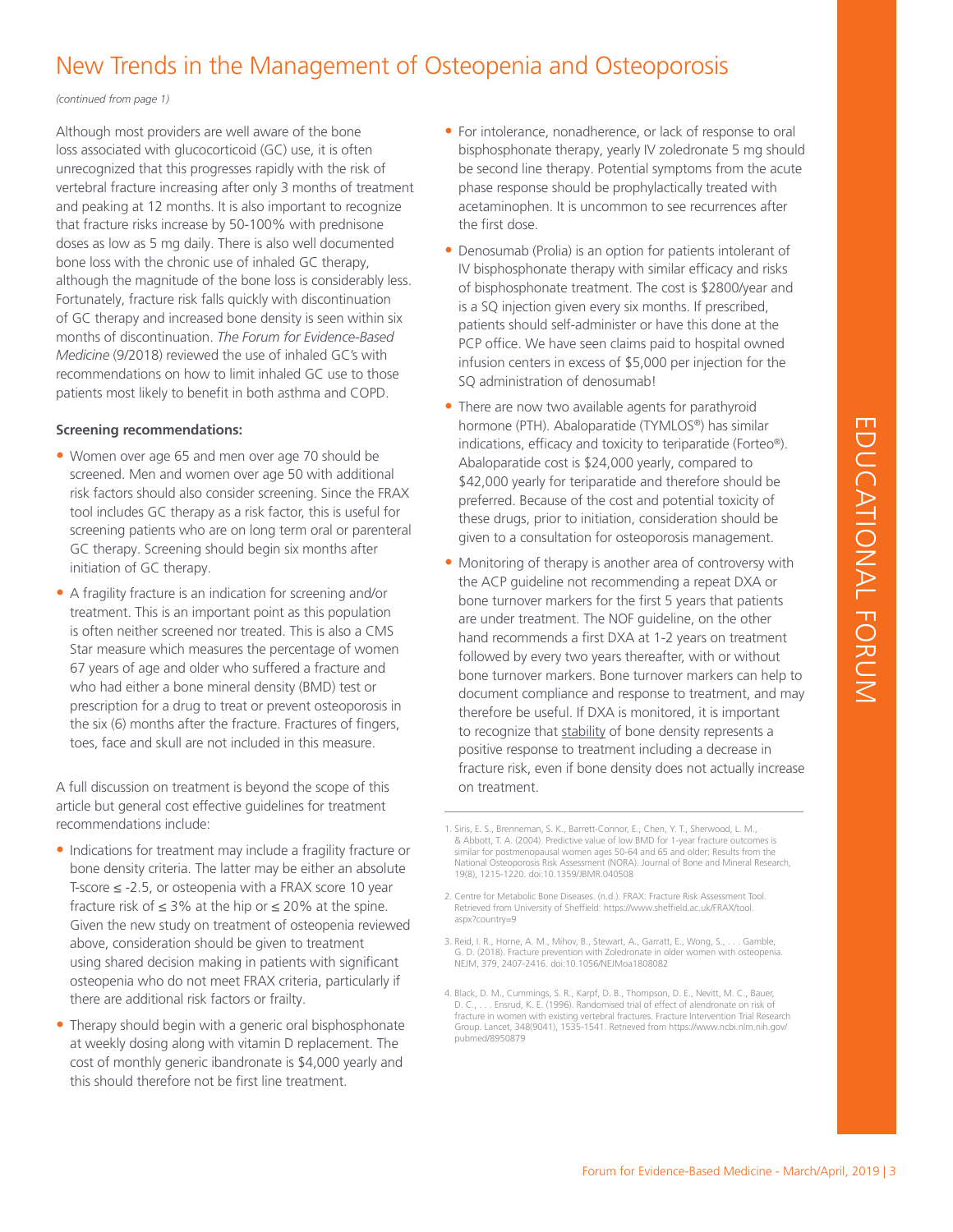### Fish Oil for the Prevention of CV disease

Although population studies have suggested a cardiovascular benefit to diets high in fish oil, particularly with respect to a reduction in sudden CV death, there is a paucity of randomized trial data supporting a benefit. Two studies on the topic appeared in the January 2019, NEJM5,6. The first study looked at fish oil for primary prevention in over 25,000 individuals at a dose of 1 gram daily compared to placebo and showed no CV benefit after 5 years. The second study is of more interest. On average, available therapy directed at lowering LDL levels results in about a 35% risk reduction in CV events leaving a large 65% residual risk. We currently do not have pharmacotherapeutic options for atherogenic dyslipidemia (elevated triglycerides and low HDL) despite the knowledge that much of the residual risk lies in this area. Studies of fibrates, niacin, and earlier fish oil trials have not shown improvements in CV event rates when added to a background of statin therapy.

The REDUCE-IT Trial looked at over 8,000 patients on statin therapy who were randomized to treatment with purified eicosapentaenoic acid (EPA) at a dose of 2 gms BID or a mineral oil "placebo", and followed for five years. This was a high CV risk population. 70% of the patients had prior CV events and 30% had diabetes and at least one additional CV risk factor. LDL cholesterol was well controlled and averaged 75 mg/dl. Although TG levels fell only modestly by about 20%, there was a reduction in the composite CV endpoint from 22% in the placebo group to 17.2% in the treatment group. This represented a 25% relative risk reduction and a 4.8% absolute reduction and included a reduction in the CV death rate of 0.9%. This results in a NNT of 21 to prevent one event over 5 years. For comparison, the NNT to prevent one event in secondary prevention with statin therapy is ~16. When evaluating the magnitude of this risk reduction, it should also be kept in mind that the recent large trials looking at CV risk reduction with the addition of the PCSK-9 inhibitors, SGLT-2 inhibitors, and GLP-1 agonists, all resulted in absolute CV risk reductions only in the range of 2%, with a cost to prevent one event which ranged from \$480,000 to \$2.1 million. The cost to prevent one event in this trial is approximately \$80,000 which is just above the generally accepted quality-adjusted life year (QALY) threshold of \$75,000.

Although the benefit in this trial did not correlate with the magnitude of TG reduction and was consistent across every subgroup, some of the largest improvements in event rates were seen in the subset of patients who had TG levels >200 mg/dl combined with an HDL level of <35 md/ dl suggesting that at least a portion of the benefit may be related to improvements in atherogenic dyslipidemia. There was an unexplained 1.4% increase in the atrial fibrillation rate with fish oil treatment but no other significant adverse effects. Because DHA fish oils slightly raise LDL levels, it is not known whether the benefits conferred by this EPA trial would be generalizable to other fish oil preparations which are usually a mix of EPA and DHA. Ongoing trials of EPA/DHA fish oil preparations should answer this question. The cost of the drug used in this trial (VASCEPA) is \$3800 yearly.

### Alirocumab use after an Acute Coronary Syndrome7

 $|\infty|$ 

As noted above, prior studies of the PCSK-9 inhibitors have shown absolute CV risk reductions in the range of 2% with no improvements in mortality. The cost to prevent one non-fatal CV event was \$930,000 in the FOURIER Trial and thus not considered cost effective. A new study focusing on the very high risk population of patients who are

post acute coronary syndrome (ACS) looked at over 18,000 patients on a background of high dose statin therapy who were treated with alirocumab or placebo and followed for almost three years. Once again, even in this very high risk group, the decrease in CV event rate was limited to 1.6% without a significant decrease in cardiovascular death. The NNT over 4 years to prevent one event was 49, which calculates to a cost to prevent one event of \$686,000, nine fold higher than the accepted QALY threshold of \$75,000. A subsequent cost effectiveness analysis looked at the use of either ezetimibe or alirocumab as add on for secondary prevention when the LDL level was suboptimally controlled. Compared with the combination of statin and ezetimibe, replacing the ezetimibe with alirocumab cost \$997,000 per QALY<sup>8</sup>. Both of the FDA approved PCSK-9 inhibitors recently lowered their prices by 60% due to these cost effectiveness analyses and subsequent poor sales. Even with these price reductions, the cost remains many times above the QALY criteria for cost effectiveness.

#### Dual antiplatelet therapy (DAPT) for  $\infty$ high risk TIA and small stroke<sup>9</sup>

The pathophysiology of TIA and small stroke progressing to completed stroke is understood to be analogous to an acute coronary syndrome progressing to a completed myocardial infarction. Both involve plaque disruption in a major vessel which can lead to clot propagation, vessel occlusion, and distal embolization. Just as in an ACS, the highest risk of progression with TIA/small stroke is early after the onset of symptoms. This was confirmed in the recent POINT Trial which looked at aspirin alone versus aspirin plus clopidogrel following a high risk TIA or small stroke that was not related to atrial fibrillation or critical carotid artery stenosis.

troke is early after the onset of symptoms.<br>
The meth POINT Trial which looked at aspirin<br>
io atrial fibrillation or critical carotid attery<br>
the only as high risk TA or small<br>
trial MP Tand 6.5% with aspirin alone. The<br>
r Close to 5000 patients were randomized and followed for 90 days. The stroke rate was 5.0% with DAPT and 6.5% with aspirin alone. The bleeding rate was also higher at 90 days in the DAPT group at 0.9% compared to 0.4% in the aspirin group. The trial was stopped early due to the excess in major bleeding on DAPT. The reduction in the stroke incidence with DAPT was seen almost entirely in the first couple of weeks of treatment and the bleeding risks accumulated over the course of the trial. To put this in context, a recent clinical practice guideline<sup>10</sup> in the BMJ noted that for every 1,000 patients treated with DAPT for 90 days, 19 strokes would be prevented and 2 major hemorrhages would be created. The guideline therefore recommended DAPT for the first 10-21 days following a high risk TIA or small stroke, followed by conversion to daily aspirin therapy for long term management.

- 7. Schwartz, G. G., Steg, P. G., Szarek, M., Bhatt, D. L., Bittner, V. A., Diaz, R., . . . Lecorps, G. (2018). Alirocumab and cardiovascular outcomes after acute coronary syndrome. NEJM, 379, 2097-2107. doi:10.1056/NEJMoa1801174
- 8. Kazi, D. S., Penko, J., Coxson, P. G., Guzman, D., Wei, P. C., & Bibbins-Domingo, K. (2019). Cost-effectiveness of Alirocumab: A just-in-time analysis based on the ODYSSEY outcomes trial. Annals of Internal Medicine. doi:10.7326/M18-1776
- 9. Johnston, S. C., Easton, J. D., Farrant, M., Barsan, W., Conwit, R. A., Elm, J. J., . . . Palesch, Y. Y. (2018). Clopidogrel and aspirin in acute ischemic and high-risk TIA. NEJM, 379, 215-225. doi:10.1056/NEJMoa1800410
- 10. Prasad, K., Siemieniuk, R., Hao, Q., Guyatt, G., O'Donnell, M., Lytvyn, L., . . . Rochwerg, B. (2018). Dual antiplatelet therapy with aspirin and clopidogrel for acute high risk transient ischemic attach and minor ischemic stroke: A clinical practice guideline. BMJ, 363. doi:10.1136/bmj.k5130

l

<sup>5.</sup> Bhatt, D. L., Steg, G., Miller, M., Brinton, E. A., Jacobson, T. A., Ketchum, S. B., . . . Ballantyne, C. M. (2019). Cardiovascular risk reduction with Icosapent Ethyl for hypertriglyceridemia. NEJM, 380, 11-22. doi:10.1056/NEJMoa1812792

<sup>6.</sup> Manson, J. E., Cook, N. R., Lee, I., Christen, W., Bassuk, S. S., Mora, S., . . . Friedenberg, G. (2019). Marine n-3 fatty acids and prevention of cardiovascular disease and cancer. NEJM, 380, 23-32. doi:10.1056/NEJMoa1811403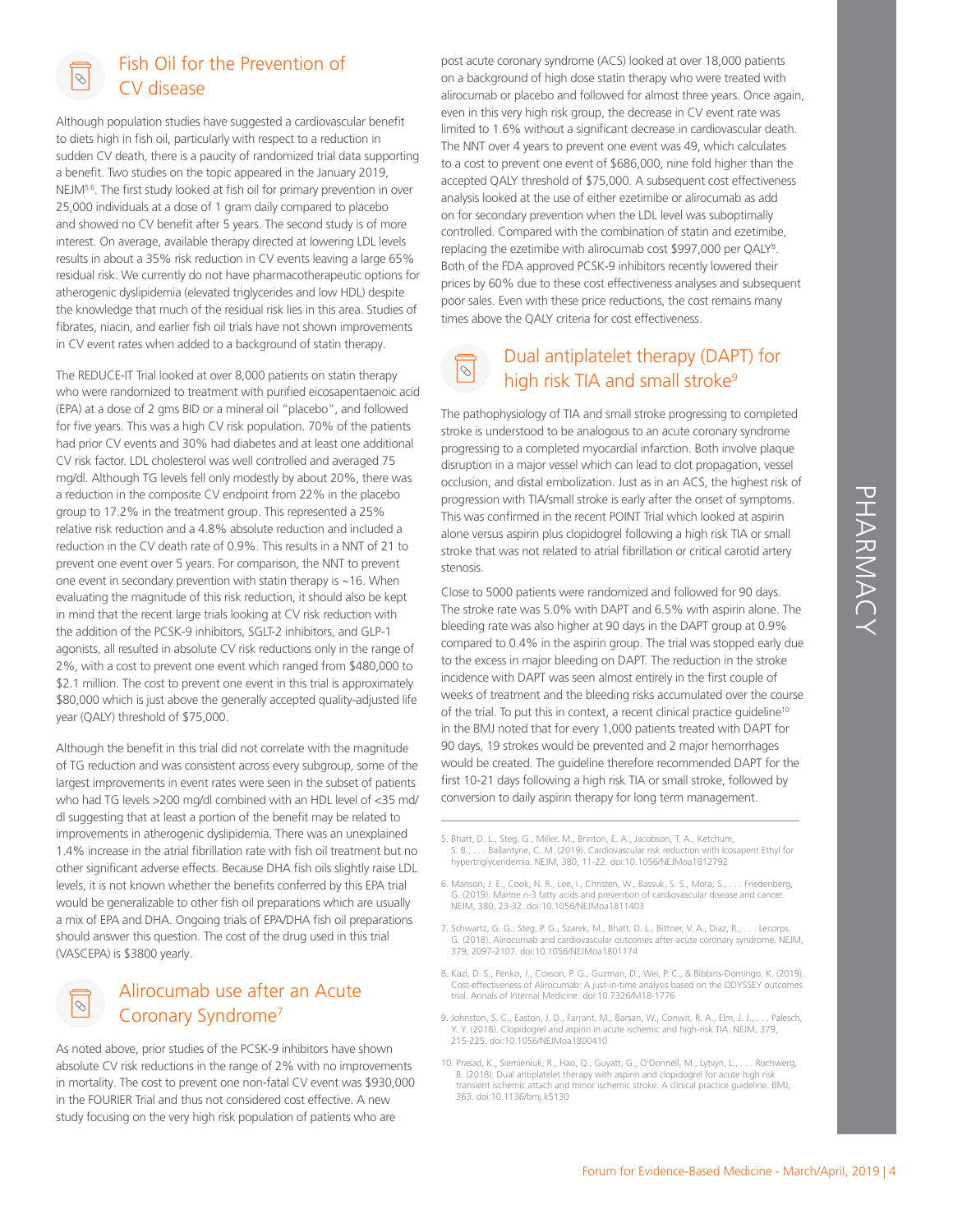

### Comparison of physicians and APC's on the quality of diabetes care

Most of our CDO's are significantly invested in the incorporation of NP's and PA's with the expectation that quality of care will be excellent. Although there have been several small trials confirming this expectation, a recent large trial deserves exploration<sup>11</sup>. The VA system looked at close to 370,000 patients with diabetes who were managed for at least two years by either physicians, NP's or PA's. Patients were assigned to the provider if >75% of the visits occurred with that provider. The results were striking in terms of the Advanced Practice Clinicians (APC) ability to manage care with quality that

was equal to the physicians, as noted in the below chart.

| Provider Type | Patients With Measurements, n                                                                                                                                                                                  | Estimated Mean Level (95% CI), %                                                                                                                                                                                                                                                                                                                                                                                                                                                                                                                                                                                                                                                                                                                                                                                                                                                                                                                                                                                                                                                                                                                                                                                                                                                                                                                                                                                                                                                                                                                                                                                                                                                                                                                    |
|---------------|----------------------------------------------------------------------------------------------------------------------------------------------------------------------------------------------------------------|-----------------------------------------------------------------------------------------------------------------------------------------------------------------------------------------------------------------------------------------------------------------------------------------------------------------------------------------------------------------------------------------------------------------------------------------------------------------------------------------------------------------------------------------------------------------------------------------------------------------------------------------------------------------------------------------------------------------------------------------------------------------------------------------------------------------------------------------------------------------------------------------------------------------------------------------------------------------------------------------------------------------------------------------------------------------------------------------------------------------------------------------------------------------------------------------------------------------------------------------------------------------------------------------------------------------------------------------------------------------------------------------------------------------------------------------------------------------------------------------------------------------------------------------------------------------------------------------------------------------------------------------------------------------------------------------------------------------------------------------------------|
|               |                                                                                                                                                                                                                | HBA1c                                                                                                                                                                                                                                                                                                                                                                                                                                                                                                                                                                                                                                                                                                                                                                                                                                                                                                                                                                                                                                                                                                                                                                                                                                                                                                                                                                                                                                                                                                                                                                                                                                                                                                                                               |
| <b>NP</b>     | 63,246                                                                                                                                                                                                         | 7.53 (7.51-7.56)                                                                                                                                                                                                                                                                                                                                                                                                                                                                                                                                                                                                                                                                                                                                                                                                                                                                                                                                                                                                                                                                                                                                                                                                                                                                                                                                                                                                                                                                                                                                                                                                                                                                                                                                    |
| PA            | 23,789                                                                                                                                                                                                         | 7.59 (7.56-7.62)                                                                                                                                                                                                                                                                                                                                                                                                                                                                                                                                                                                                                                                                                                                                                                                                                                                                                                                                                                                                                                                                                                                                                                                                                                                                                                                                                                                                                                                                                                                                                                                                                                                                                                                                    |
| Physician     | 263,209                                                                                                                                                                                                        | 7.58 (7.56-7.61)                                                                                                                                                                                                                                                                                                                                                                                                                                                                                                                                                                                                                                                                                                                                                                                                                                                                                                                                                                                                                                                                                                                                                                                                                                                                                                                                                                                                                                                                                                                                                                                                                                                                                                                                    |
| Provider Type | Patients With Measurements, n                                                                                                                                                                                  | Estimated Mean Level (95% CI), mg/dL                                                                                                                                                                                                                                                                                                                                                                                                                                                                                                                                                                                                                                                                                                                                                                                                                                                                                                                                                                                                                                                                                                                                                                                                                                                                                                                                                                                                                                                                                                                                                                                                                                                                                                                |
|               |                                                                                                                                                                                                                | LDL-C                                                                                                                                                                                                                                                                                                                                                                                                                                                                                                                                                                                                                                                                                                                                                                                                                                                                                                                                                                                                                                                                                                                                                                                                                                                                                                                                                                                                                                                                                                                                                                                                                                                                                                                                               |
| <b>NP</b>     | 59,037                                                                                                                                                                                                         | 85.47 (84.72-86.21)                                                                                                                                                                                                                                                                                                                                                                                                                                                                                                                                                                                                                                                                                                                                                                                                                                                                                                                                                                                                                                                                                                                                                                                                                                                                                                                                                                                                                                                                                                                                                                                                                                                                                                                                 |
| PA            | 22,151                                                                                                                                                                                                         | 85.97 (84.99-86.95)                                                                                                                                                                                                                                                                                                                                                                                                                                                                                                                                                                                                                                                                                                                                                                                                                                                                                                                                                                                                                                                                                                                                                                                                                                                                                                                                                                                                                                                                                                                                                                                                                                                                                                                                 |
| Physician     | 245,046                                                                                                                                                                                                        | 84.89 (84.16-85.63)                                                                                                                                                                                                                                                                                                                                                                                                                                                                                                                                                                                                                                                                                                                                                                                                                                                                                                                                                                                                                                                                                                                                                                                                                                                                                                                                                                                                                                                                                                                                                                                                                                                                                                                                 |
| Provider Type | Patients With Measurements, n                                                                                                                                                                                  | Estimated Mean Level (95% CI), mm/Hg                                                                                                                                                                                                                                                                                                                                                                                                                                                                                                                                                                                                                                                                                                                                                                                                                                                                                                                                                                                                                                                                                                                                                                                                                                                                                                                                                                                                                                                                                                                                                                                                                                                                                                                |
|               |                                                                                                                                                                                                                | <b>SBP</b>                                                                                                                                                                                                                                                                                                                                                                                                                                                                                                                                                                                                                                                                                                                                                                                                                                                                                                                                                                                                                                                                                                                                                                                                                                                                                                                                                                                                                                                                                                                                                                                                                                                                                                                                          |
| <b>NP</b>     | 66,442                                                                                                                                                                                                         | 133.03 (132.72-133.34)                                                                                                                                                                                                                                                                                                                                                                                                                                                                                                                                                                                                                                                                                                                                                                                                                                                                                                                                                                                                                                                                                                                                                                                                                                                                                                                                                                                                                                                                                                                                                                                                                                                                                                                              |
| PA            | 25,147                                                                                                                                                                                                         | 133.09 (132.66-133.51)                                                                                                                                                                                                                                                                                                                                                                                                                                                                                                                                                                                                                                                                                                                                                                                                                                                                                                                                                                                                                                                                                                                                                                                                                                                                                                                                                                                                                                                                                                                                                                                                                                                                                                                              |
| Physician     | 274, 873                                                                                                                                                                                                       | 133.11 (132.74-133.47)                                                                                                                                                                                                                                                                                                                                                                                                                                                                                                                                                                                                                                                                                                                                                                                                                                                                                                                                                                                                                                                                                                                                                                                                                                                                                                                                                                                                                                                                                                                                                                                                                                                                                                                              |
|               | of our APC's are billing "incident to" their physicians such that accurately abstracting the care they provide can be difficult. Assuming our CDO's                                                            | have similar levels of population health management and team based care as the VA system, this data should serve as evidence that our APC's are                                                                                                                                                                                                                                                                                                                                                                                                                                                                                                                                                                                                                                                                                                                                                                                                                                                                                                                                                                                                                                                                                                                                                                                                                                                                                                                                                                                                                                                                                                                                                                                                     |
|               | providing diabetes care of equal quality to our physicians.<br>Do simple ovarian cysts require follow up imaging?                                                                                              |                                                                                                                                                                                                                                                                                                                                                                                                                                                                                                                                                                                                                                                                                                                                                                                                                                                                                                                                                                                                                                                                                                                                                                                                                                                                                                                                                                                                                                                                                                                                                                                                                                                                                                                                                     |
|               |                                                                                                                                                                                                                | A large study from Kaiser Permanente Washington <sup>12</sup> evaluated the likelihood of ovarian cancer being related to the<br>presence of simple ovarian cysts in over 72,000 women who underwent transvaginal US (TVUS) and were followed<br>for three years. The incidence of simple ovarian cysts was 23.8% under age 50 and 13.4% over age 50. This older<br>group is particularly important since most ovarian cancer occurs in women over age 50 and simple ovarian cysts<br>in this age group are not always considered innocent. As a result, these are frequently followed regularly with an<br>associated increase in imaging and the potential for unnecessary treatment. In the 13,000 women under age 50 with<br>simple cysts, there were no ovarian cancers identified on follow up. Of the 2300 women who were over age 50 and had<br>simple cysts, 86% of the cysts were under 5 cm in diameter. Overall, in these 2300 women there was only one ovarian cancer which was felt to<br>be unrelated to the identified 1 cm simple cyst, as the patient had a CT done for abdominal pain which revealed extensive peritoneal metastatic<br>disease. Complex cysts or solid masses on the other hand, increase the likelihood of ovarian cancer being present by 23-37 fold in both younger<br>and older women. Even with this markedly elevated relative risk, the likelihood of a complex cyst in a woman over age 50 being an ovarian<br>cancer in this study was still only 6.5%. It can be helpful to remind women of this to reduce the anxiety associated with the evaluation.<br>This study adds to the body of evidence suggesting that simple ovarian cysts are almost universally benign, irrespective of age. Assuming a |
|               | pelvic imaging, and additional evaluation of these findings is not warranted".<br>practitioners, or physician assistants: A cohort studty. Annals of Internal Medicine, 169(12), 825-835. doi:10.7326/M17-1987 | high quality TVUS with all criteria met for a simple cyst, and given the anxiety, cost, and potential for further intervention with ongoing US<br>surveillance, the concluding sentence in this study merits attention: "Simple cysts are frequently encountered incidental and normal findings on<br>11. Jackson, G. L., Smith, V. A., Edelman, D., Woolson, S. L., Hendrix, C. C., Everett, C. M.,  Morgan, P. A. (2018). Intermediate diabetes outcomes in patients managed by physicians, nurse<br>12. Smith-Bindman, R., Poder, L., Johnson, E., & al, e. (2019). Risk of malignant ovarian cancer based on ultrasonography findings in a large unselected population. JAMA Internal Medicine,                                                                                                                                                                                                                                                                                                                                                                                                                                                                                                                                                                                                                                                                                                                                                                                                                                                                                                                                                                                                                                                 |

### Do simple ovarian cysts require follow up imaging?

<sup>11.</sup> Jackson, G. L., Smith, V. A., Edelman, D., Woolson, S. L., Hendrix, C. C., Everett, C. M., . . . Morgan, P. A. (2018). Intermediate diabetes outcomes in patients managed by physicians, nurse<br>practitioners, or physician

<sup>12.</sup> Smith-Bindman, R., Poder, L., Johnson, E., & al, e. (2019). Risk of malignant ovarian cancer based on ultrasonography findings in a large unselected population. JAMA Internal Medicine, 179(1), 71-77. doi:10.1001/jamainternmed.2018.5113